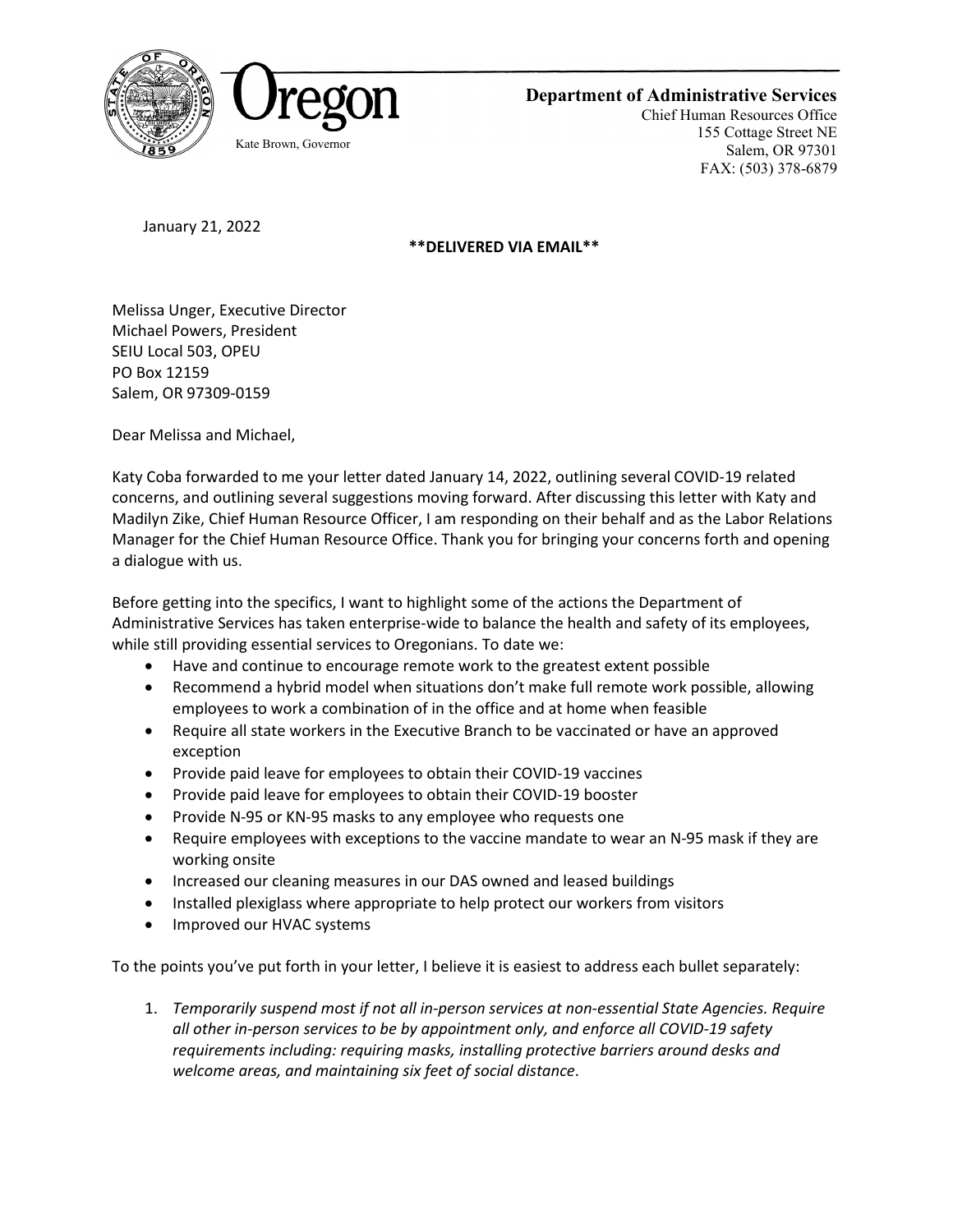` January 21, 2022 Page 2

It is becoming increasingly clear that COVID-19 is not a virus that will be defeated but is a virus that we, not just as Oregonians or Americans, but as humans, will need to adapt to a mindset of coinciding with. While many of our state offices remain closed to the public, they will need to eventually reopen, as many of our field offices have. As mentioned above, to help ensure the health and safety of our employees we have done the very things you've put forth. We've required masks, social distancing, and installed plexiglass protective barriers where appropriate. If you have specific examples of where you feel this has not been done, we are open to looking into those and making an assessment as to whether additional safety measures should be taken.

*2. Acquire and distribute sufficient Personal Protective Equipment (PPE) for all state workers who are required to report in person to work. Ideally, masks rated KN95 or higher, especially when employees are required to be within less than six feet of other people during their shift.*

DAS has enough N95 or KN-95 masks, to supply any employee who requests one. They are available to all departments. If you are aware of a situation where an employee is having difficulty obtaining one, please bring that to our attention so that we can investigate it.

*3. Staffing challenges at 24-hour facilities, particularly the Oregon State Hospital, are causing burnout and increased health and safety risks. We ask that this issue be treated with the urgency it demands and any staffing resources or incentives at the State's disposal be utilized.*

We continue to take this issue very seriously. DAS Labor relations is actively working on this issue with you, including the latest Letter of Agreement regarding Staffing Differentials. Additionally, we have been working with OHA leadership on updated safe return-to-work protocols to help alleviate staffing shortages.

*4. Halt the increasingly common practice of returning more and more employees to the office for in-person work. This is unnecessary and dangerous during this current surge, and we think it contradicts the guidance you have given agencies around remote work.*

We continue to recommend remote work to the greatest extent possible and have not heard of a trend of returning employees to the office. If you could please provide some examples for us to look into, we would greatly appreciate that.

*5. Allow employees who have tested positive, but are asymptomatic, or who are quarantining due to an exposure to remote work if they can. Employees trying to do the right thing and keep COVID from spreading should not face unnecessary financial hardship.*

Similar to our response to #1, this is and has been our position. If you have specific examples where employees who have jobs suitable for remote work are not being allowed to do so, please bring those forward so we can investigate.

*6. Employees who are unable to work (in person or remotely) due to school closures or required quarantine for children in their household should have access to donated hardship leave, if needed, we ask that we sign a Letter of Agreement to ensure this right for parents until the state of emergency is over.*